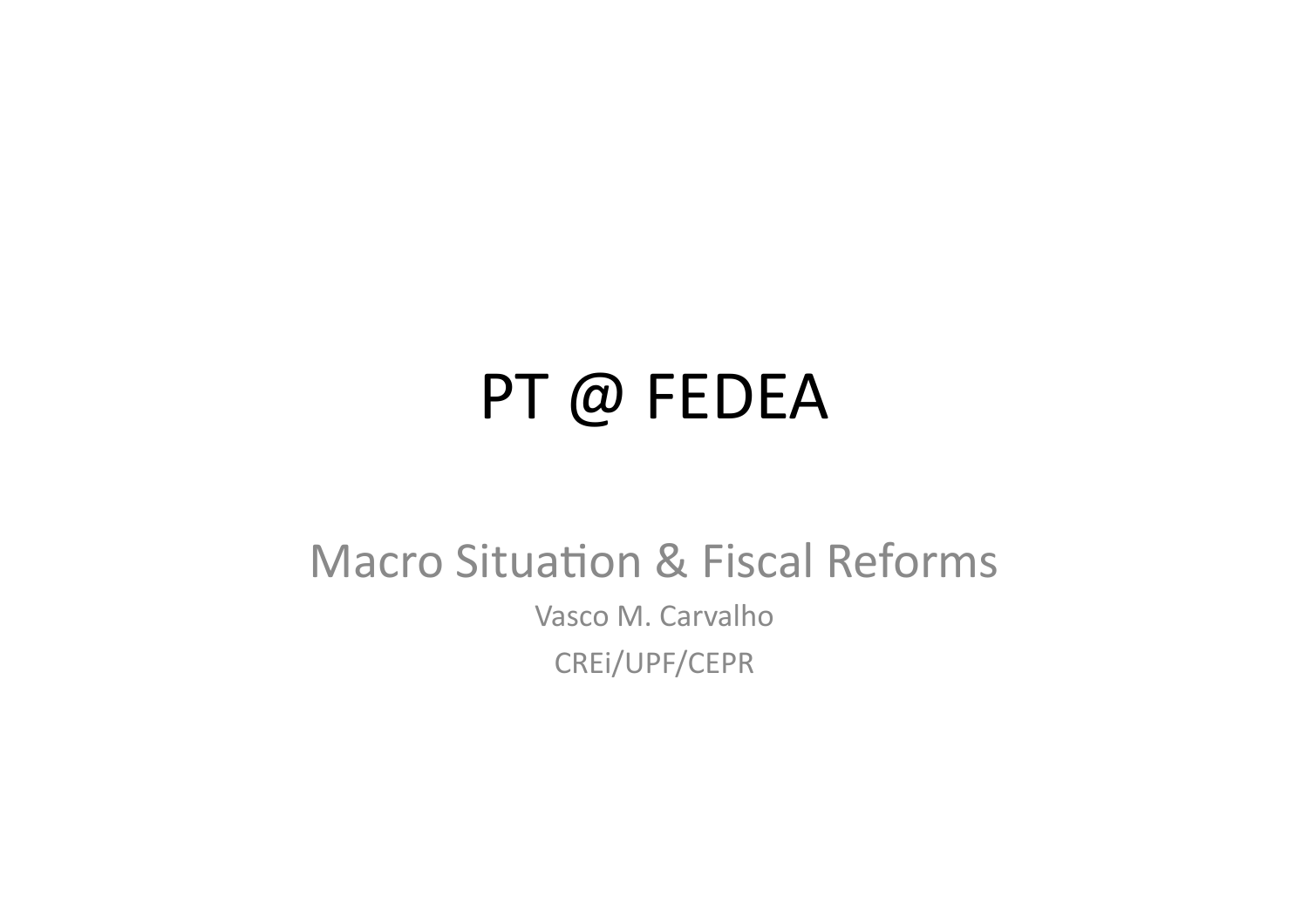## **Outline**

- 2000 2010: "Lost Decade" & the Euro
- May 2011 -...: Adjustment & Reform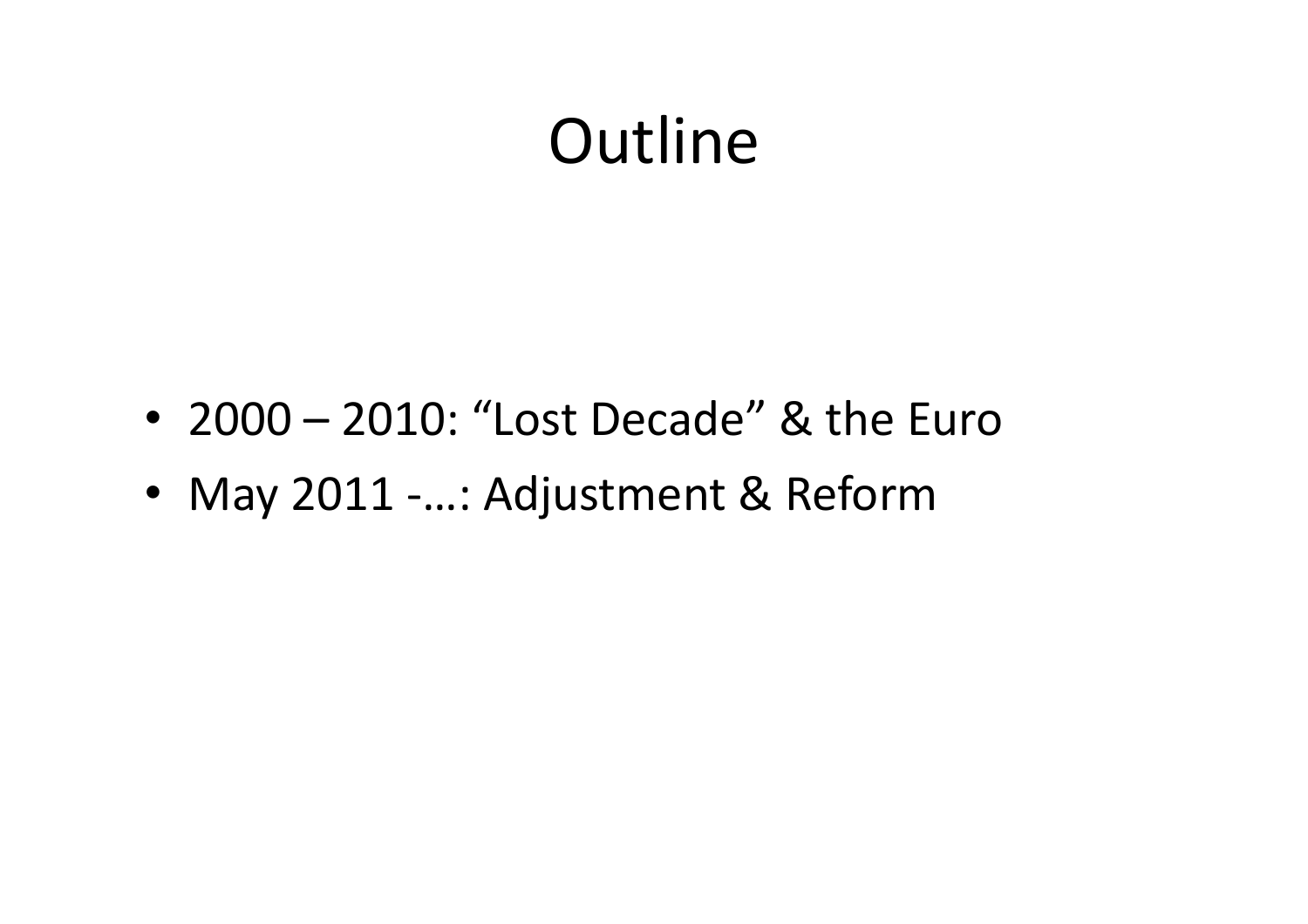## (No)Growth under the Euro

- Portuguese GDP growth  $2001-2009: 1.4%$
- That's total for 9 years; not yearly average  $(0.2\%)!$
- Lost decade relative to Euro area (5.1% total  $0.6\%$  average)
- Lackluster relative to itself in 90s: (2.9% average)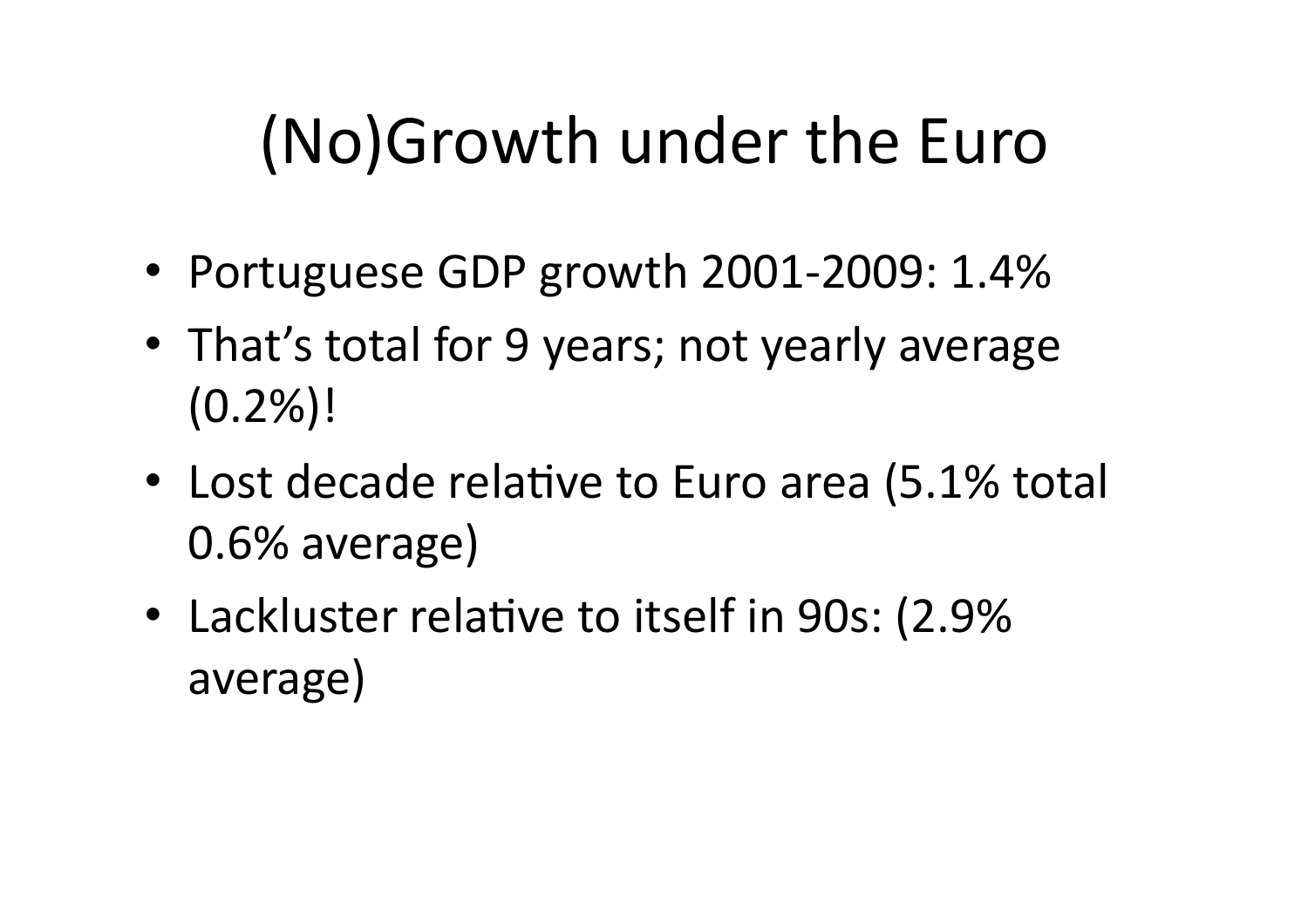## Unemployment#

#### **Unemployment Rate**



- Growth in U-rate under Euro#
- Highest in 20 years by 2007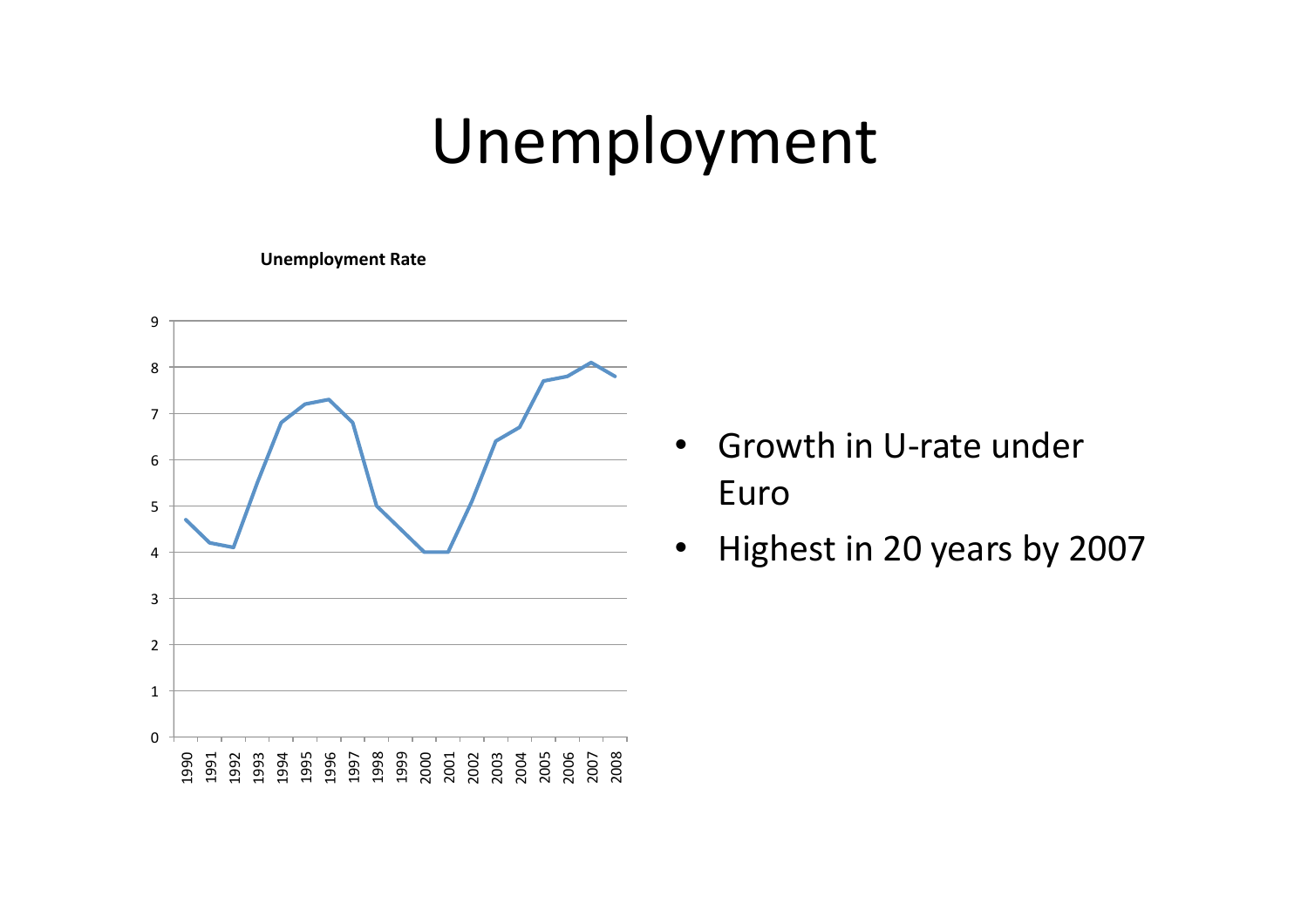### Private Consumption

**Real HH Consumption (Logs)** 



- Average growth rate 90s: 3%
- Similar to GDP growth
- Average growth rate Euroyears: 1.2%
- 5 times GDP growth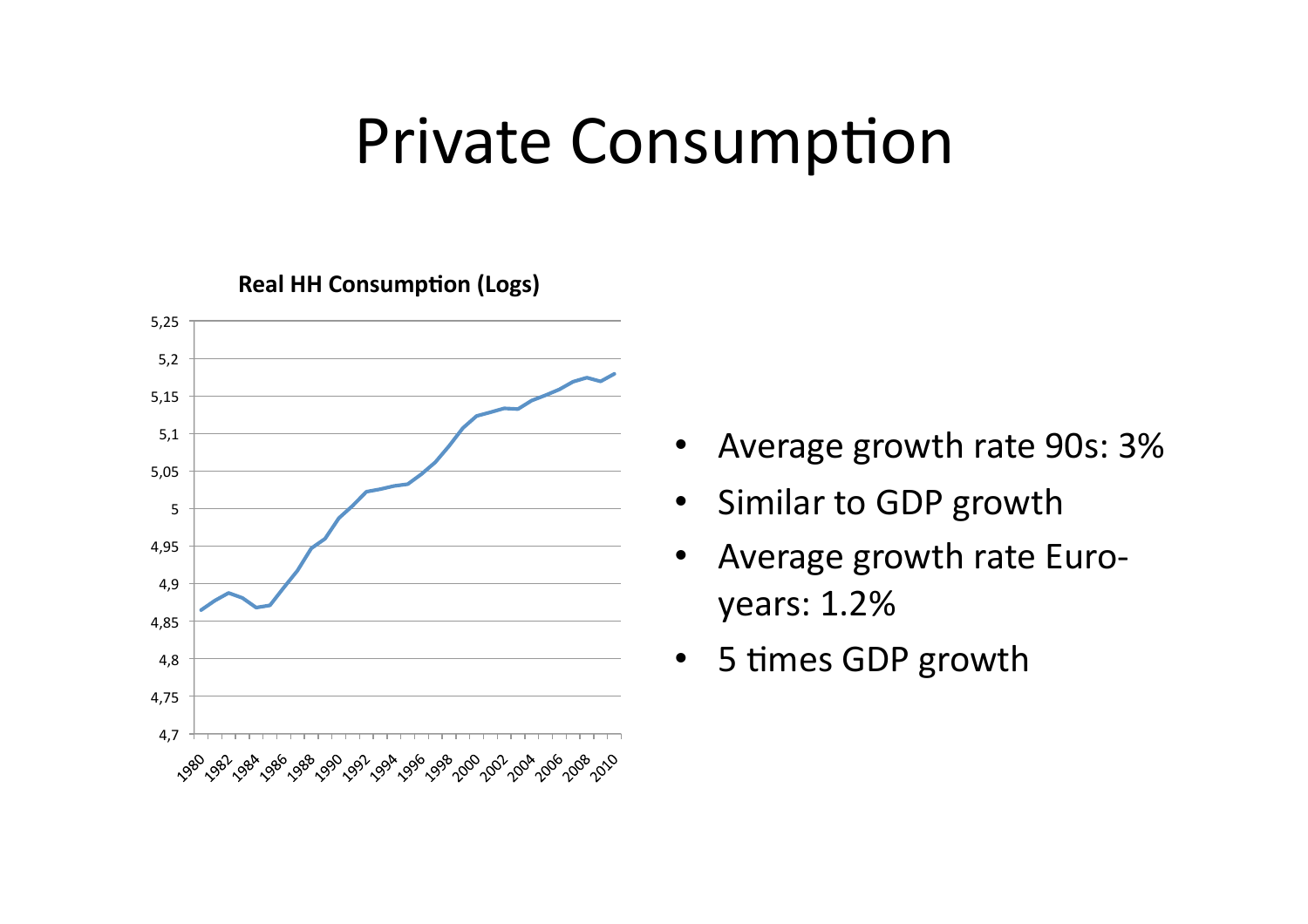### Trade Deficit & Current Account



- Persistent Trade Deficits
- Deterioration of CA
- Latest Figures: Gross Foreign Debt/GDP=250%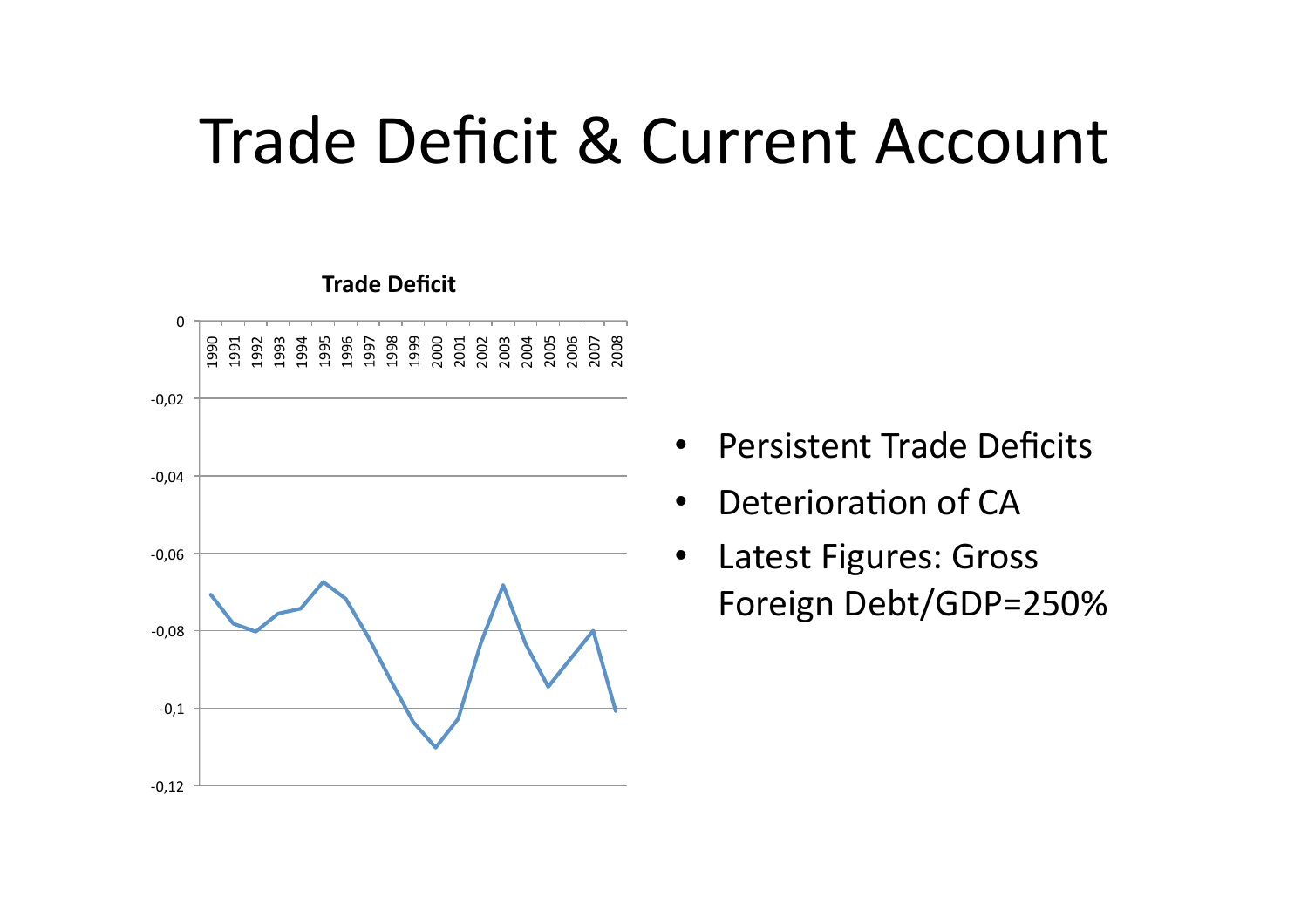#### Fiscal Side-Deficits

#### G-deficit/ GDP



- Not a terrible showing till 2008 (considering above)
- OMGWAGD moment + lost  $decade = large$  automatic "stabilizer" kicks in 2008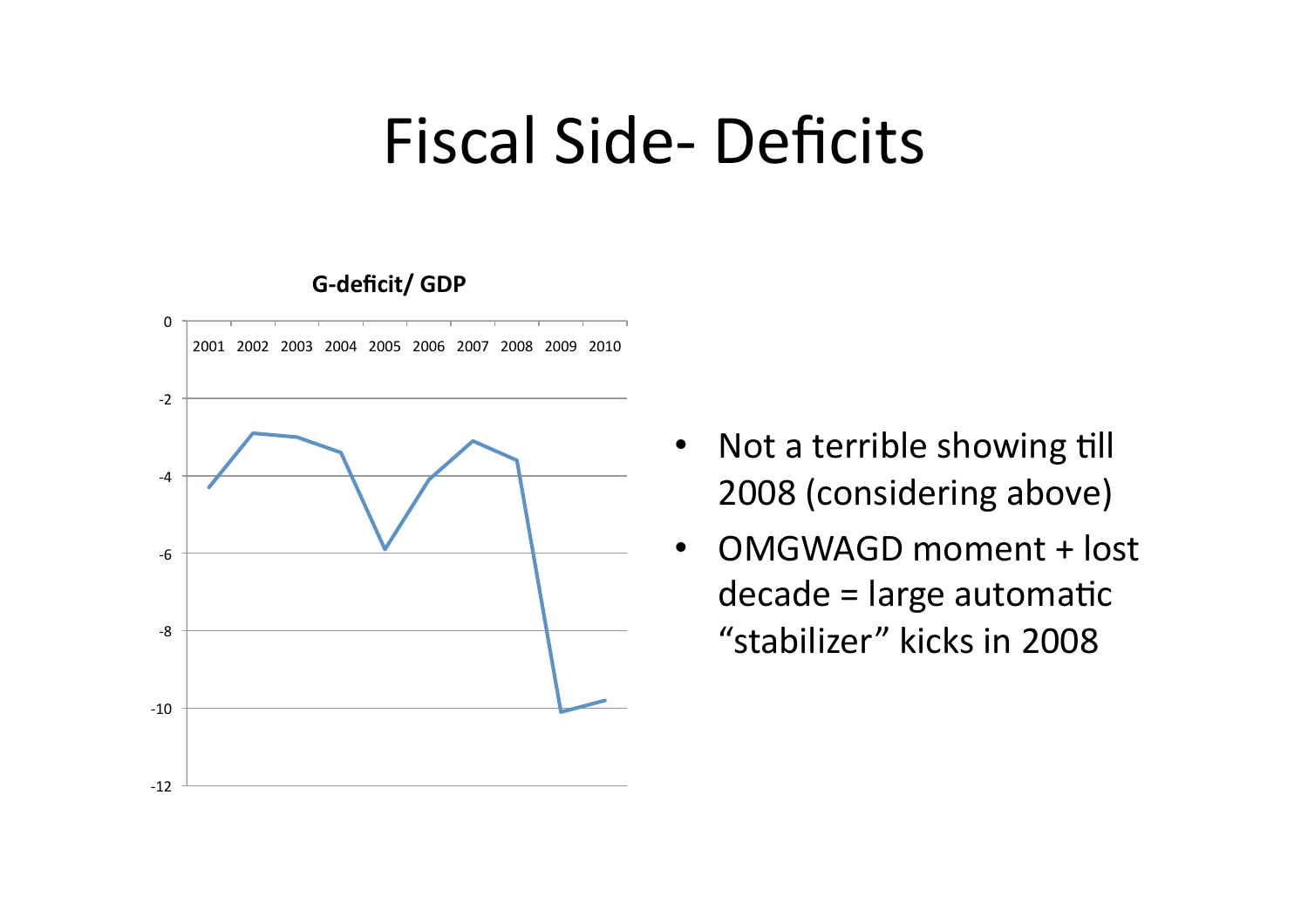## Fiscal Side-Debt Piles Up



- Persistent deficits pile into debt#
- By 2008: 70% of GDP
- By 2010: 93% of GDP
- Latest:  $106\%$  of GDP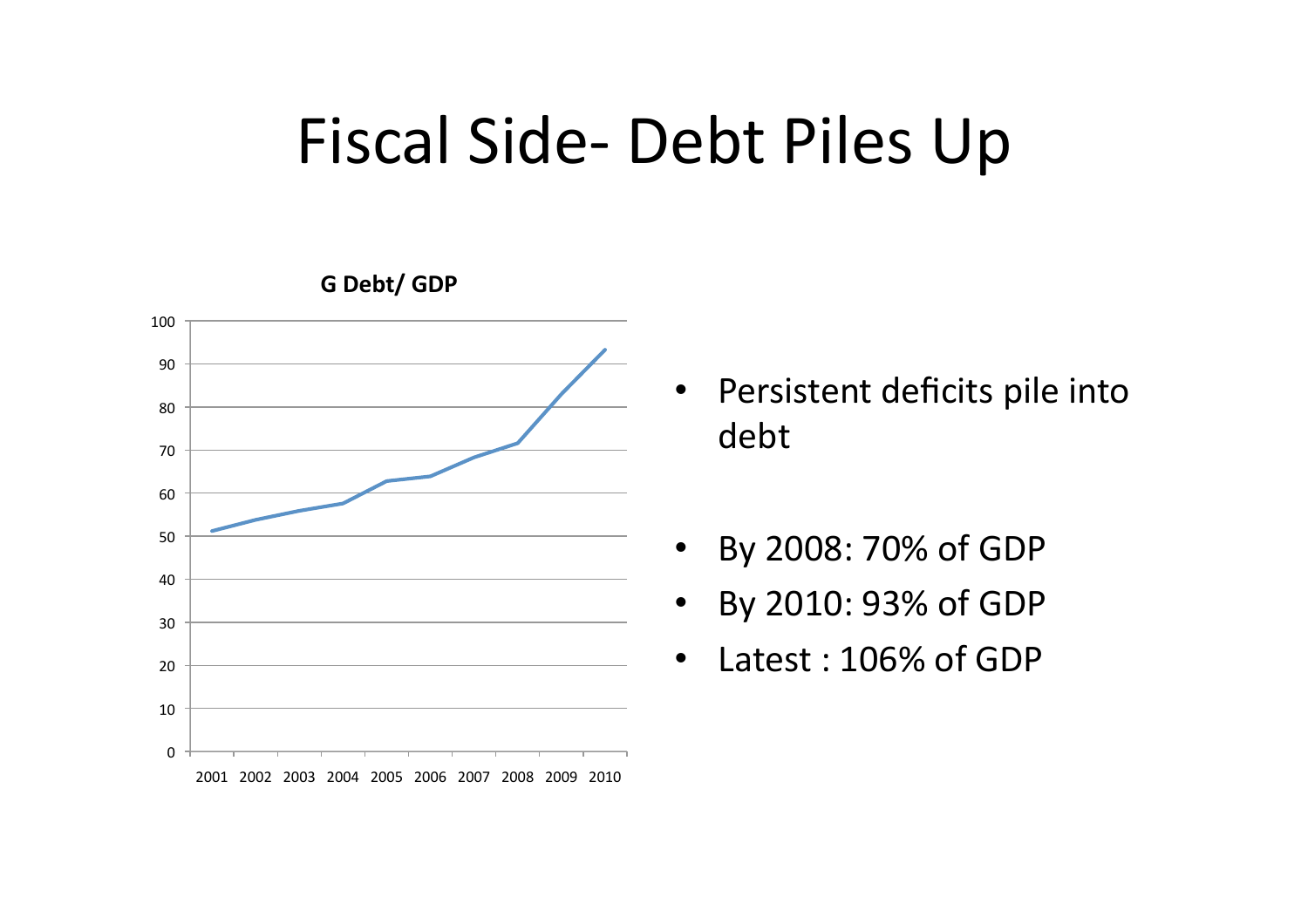## Adjustment Package

- May 2011
- Rates in secondary market for G-debt >7%
- Nth-reform package failed to pass parliament
- EU-IMF: 80 Bil. Euro External Financing
- Meant to keep country from going to markets for next 2-3 years
- Relatively high interest  $+$  Conditionality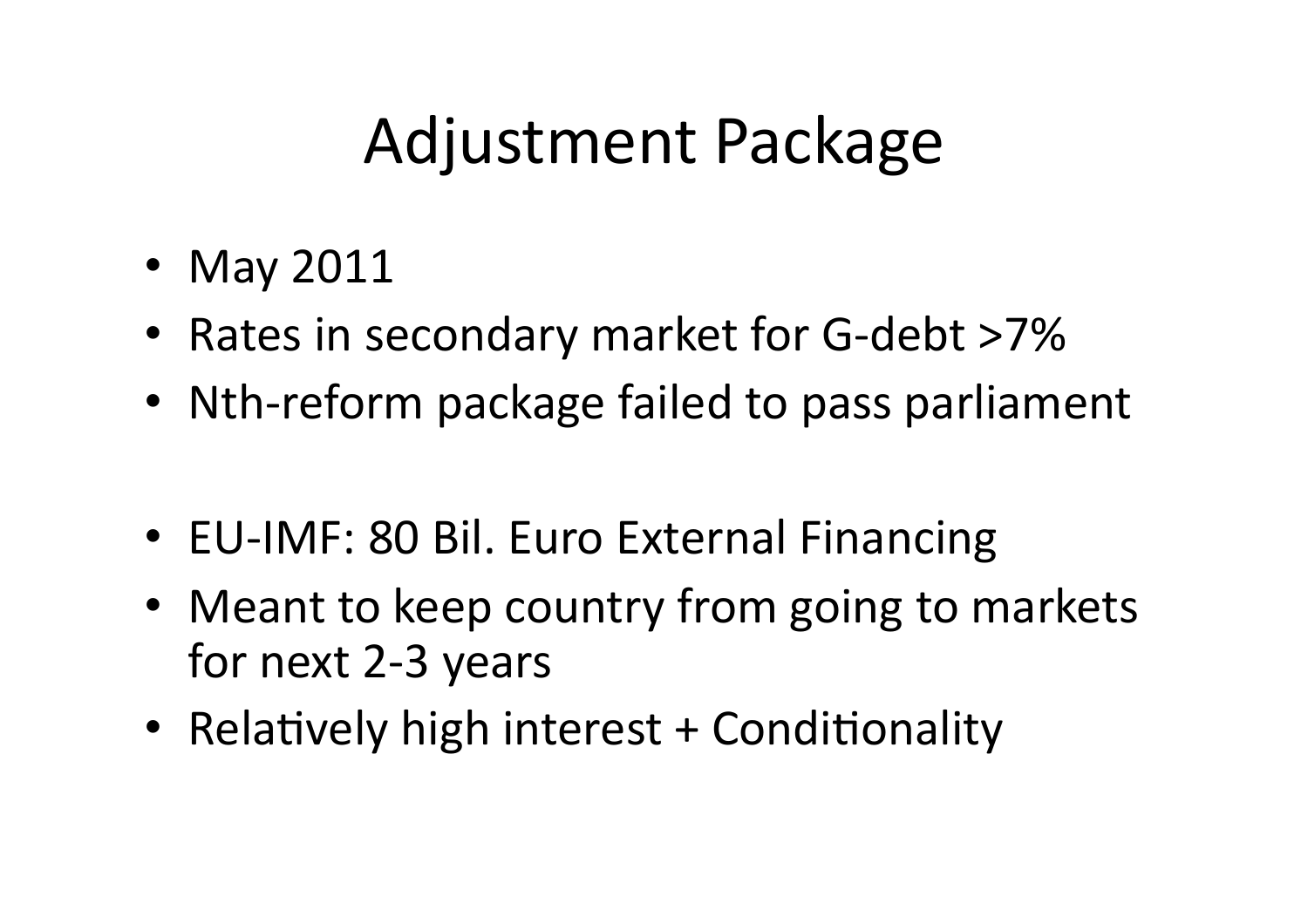## Adjustment Package

- Overwhelming in Scope
- Many wishful thinking ideas in a cross-section of areas from financial sector regulation and support, judicial system organization, labor market policy, to local and regional administration
- Most of them: poorly defined. Little in way of cost-benefit or in-depth thinking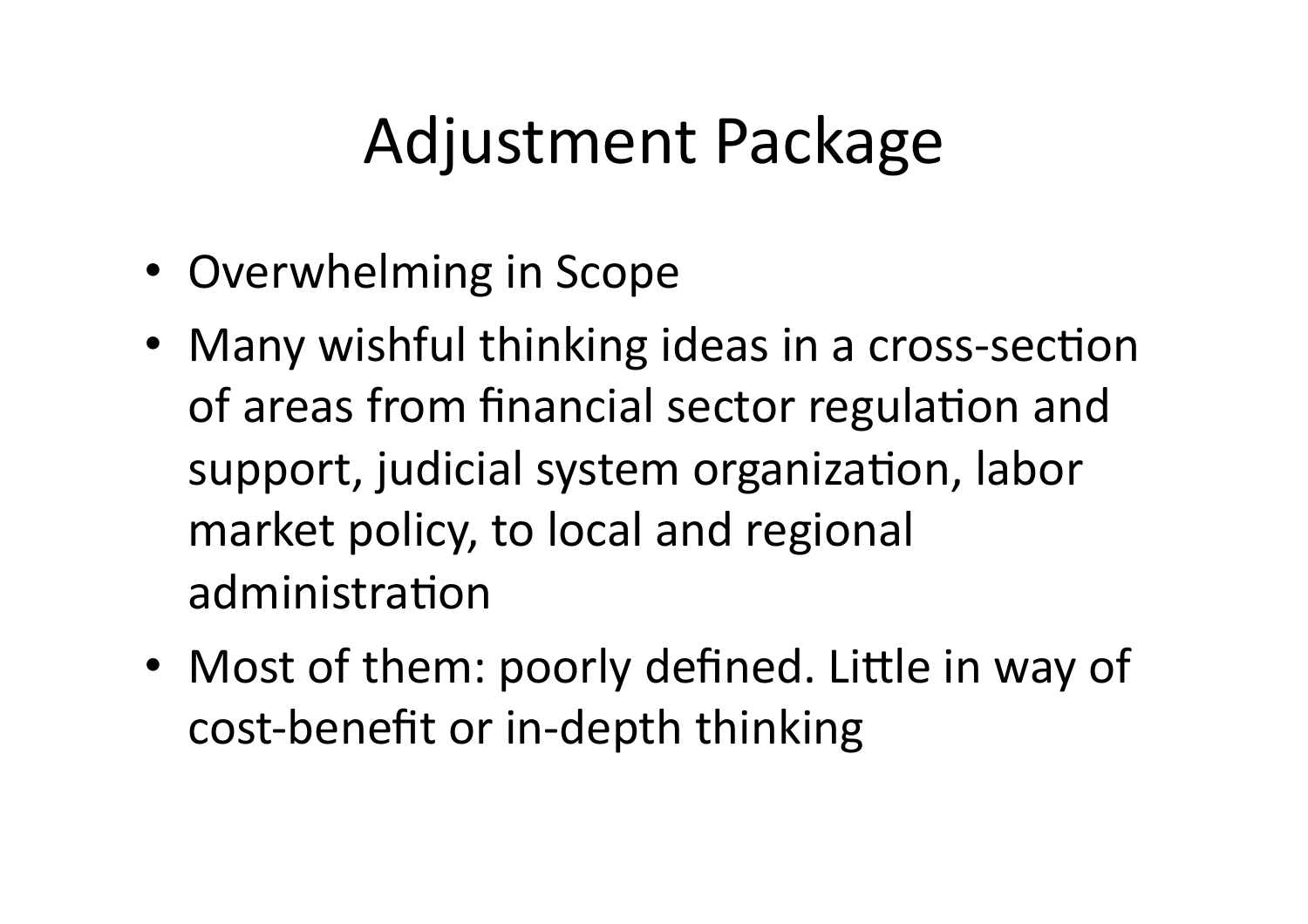#### Adjustment Package Fiscal side

- **Target**: 3% deficit in 2013 with debt stabilizing thereafter through
- Raise VAT+ new taxes & cut tax exemptions & allowances
- Cut & freeze (&cut again) public sector wages & freeze new hires#
- Freeze (& special levy on) pensions
- Cut spending (defense in particular) & freeze public investment#
- Mostly discretionary + acrobatics with social security system